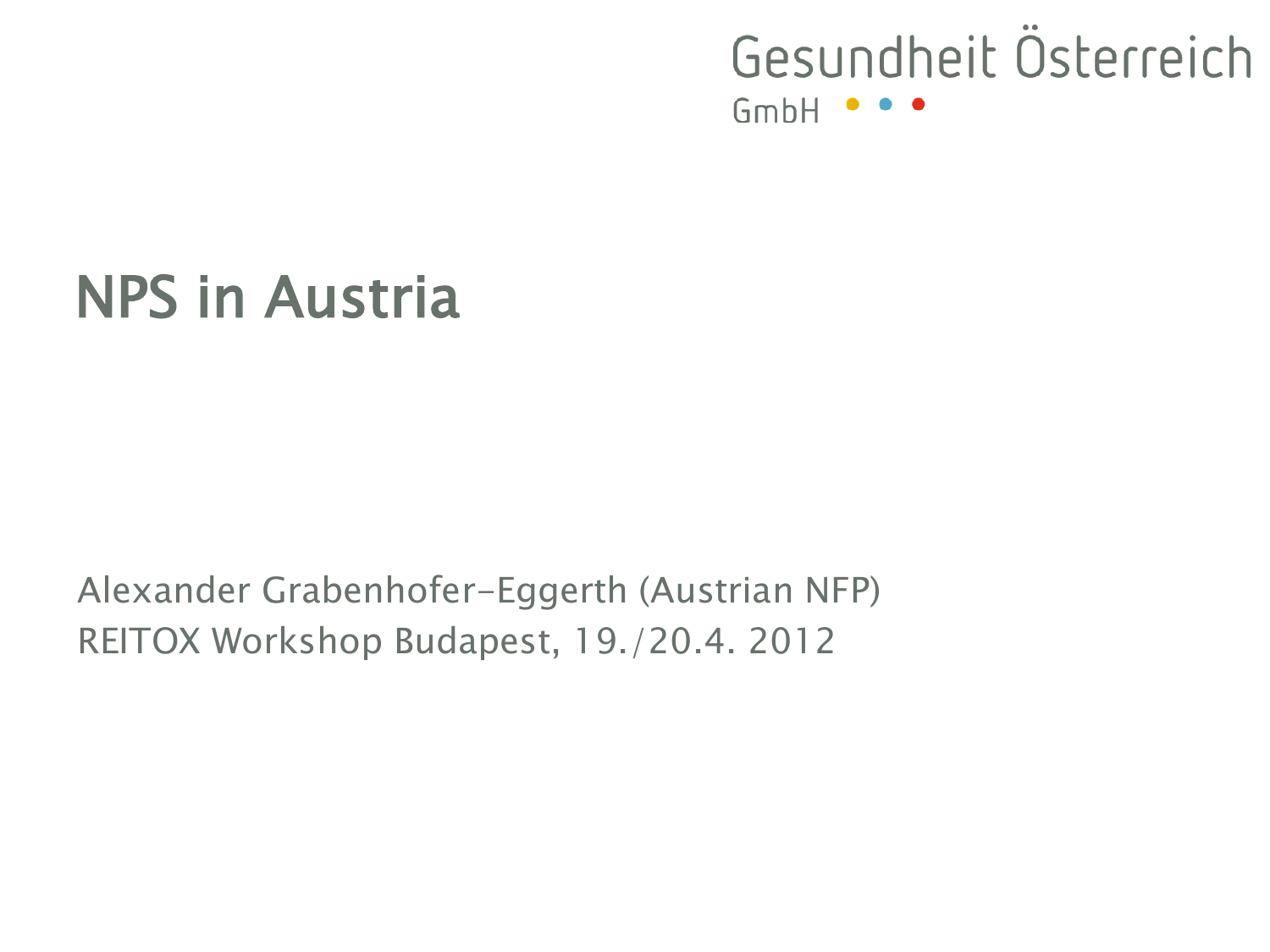# Panel 1 – prevalence of NPS use in Austria

Suchtmittelmonitoring Vienna 2011 (IFES, 2011):

- » Lifetime-prevalence mephedrone: 2 of n=600 persons
- » Lifetime-prevalence Herbal mixtures: 16 persons (3 %) Flash-Eurobarometer (European Commission 2011)
- » Lifetime-prevalence legal highs: 4 % (n=501)
- » Extensive media coverage concerning Spice in 2008 and mephedrone in 2010 leading to panic buying
- » Mostly recreational use
- » Injecting use of mephedrone seems to be only a local phenomenon (city of Graz and the province Vorarlberg)
- » 3 fatalities reported in 2011 involving 4-MEC (2 cases in combination with bezodiazepines/opioids)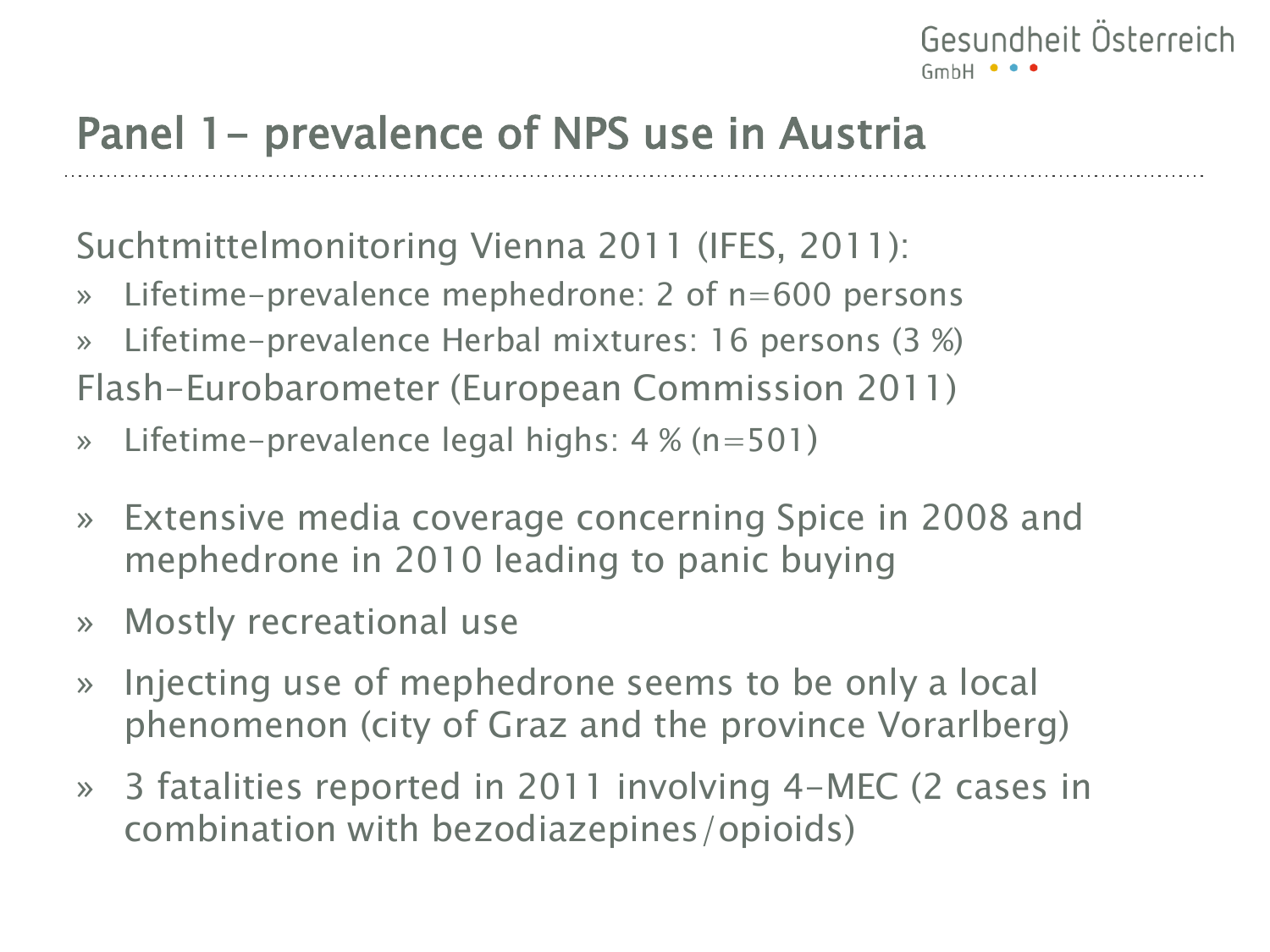#### Gesundheit Österreich consequences of the spread of NPS use for the treatment and care system

- » Viennese project "checkit!" which is active in drug checking, counseling and prevention since 1997 is a competence centre for NPS
- » Official mandate for the analysis of legal highs from head shops for the the Austrian Agency for Health and Food Safety (AGES)
- » Information to the drug care system by EWS\_AT (Austrian information and early warning system for new psychoactive substances - active since 2006
- » recommendations for decision makers elaborated by the advisory board of EWS\_AT
- » Ideas for guidelines for media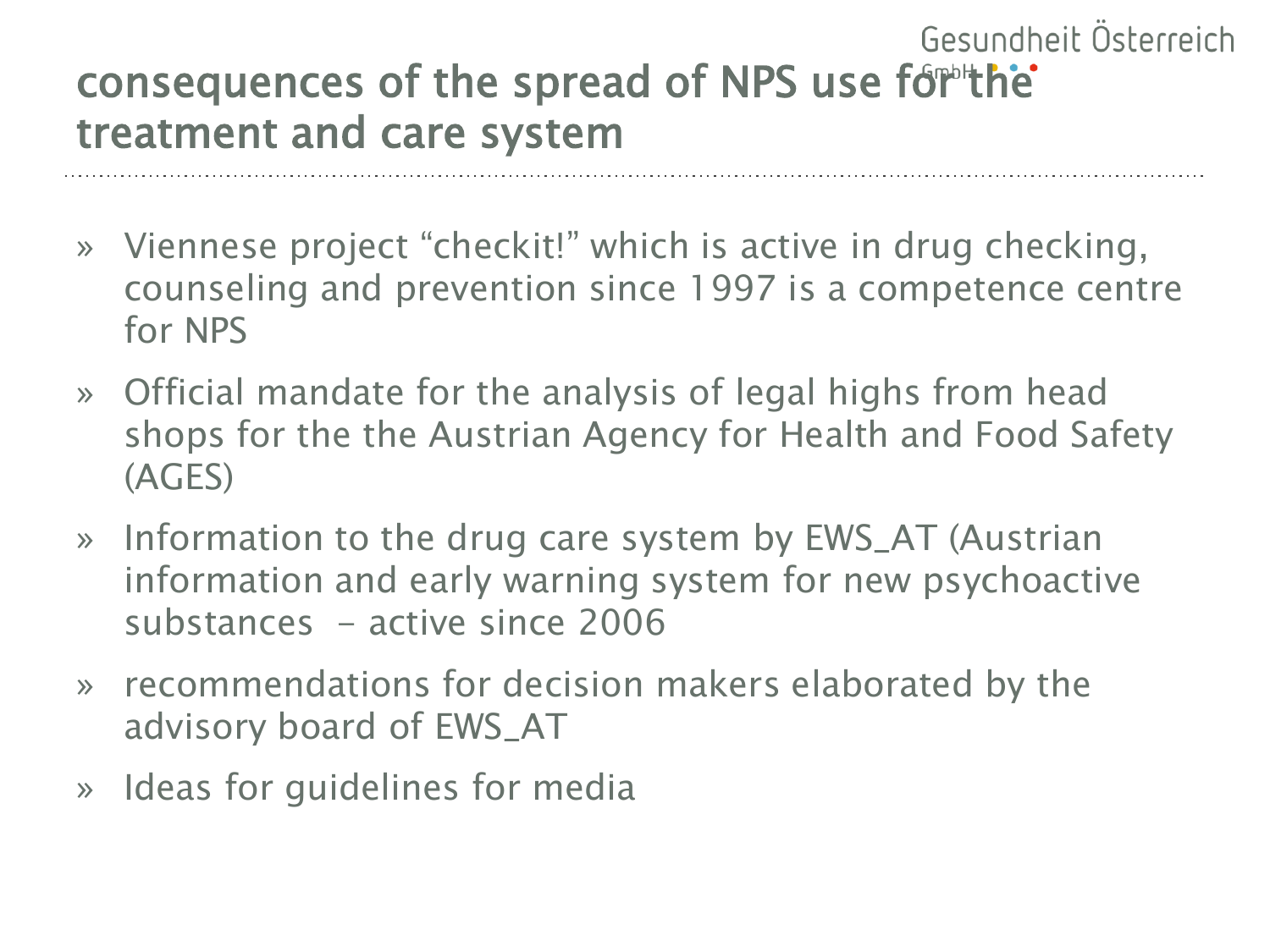### recent changes of the control system

- » New-Psychoactive Substances Act (NPSG) since 1.1.2012
- » Users of NPS will not face any penalties
- » Selling NPS could entail imprisonment from one to ten years, depending on whether the offence caused a hazard to life, endangered the health status of more than ten people, or resulted in more than ten people suffering from grievous bodily harm after having used the drug.
- » The legal use of such chemicals for commercial purposes or for research purposes is not affected by the law, but special authorization has to be sought from the Ministry of Health
- » No experiences of jurisdiction yet
- » Monitoring and risk assessment by advisory board of EWS\_AT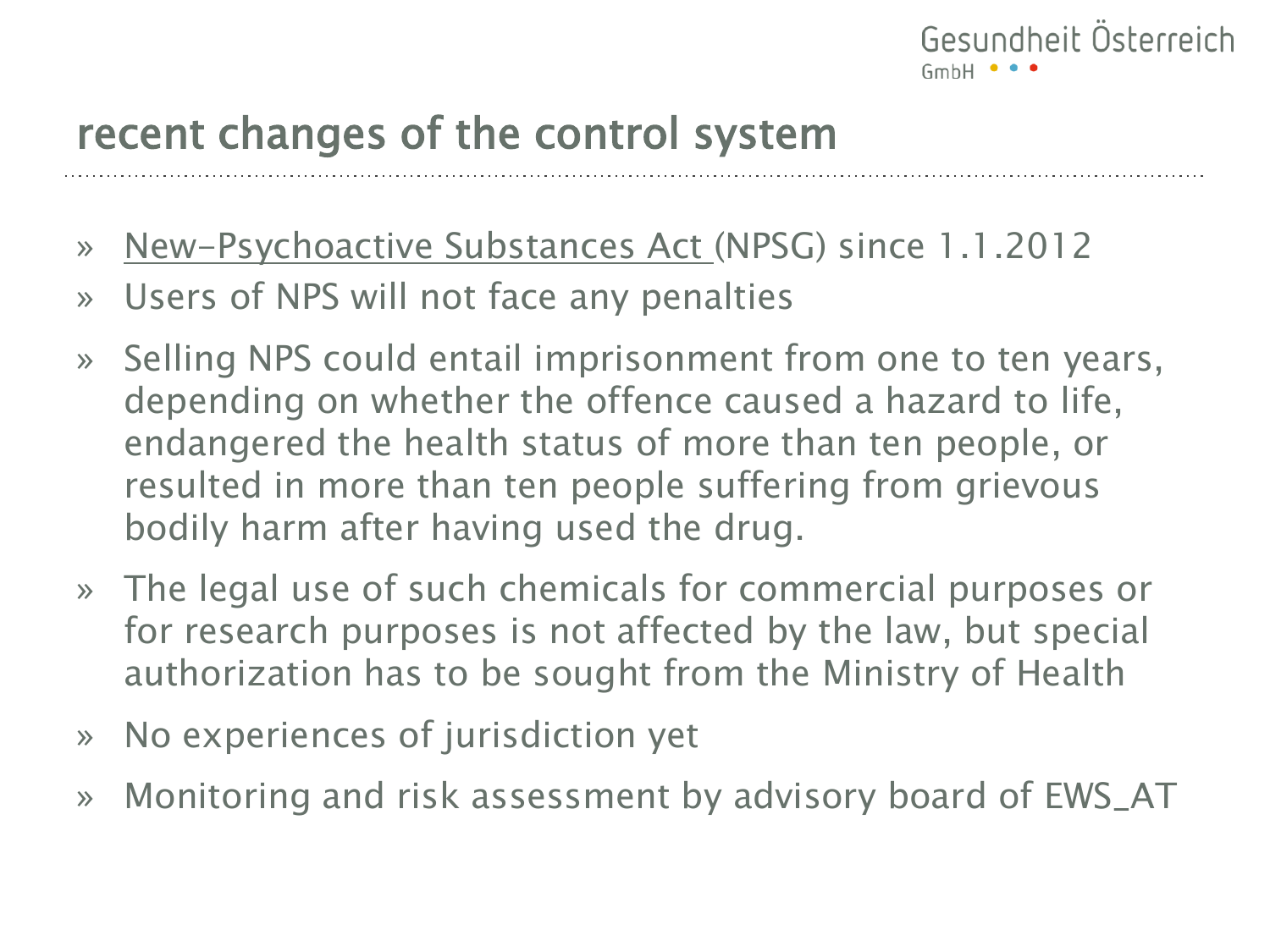### Groups of substances covered by new act

- » Cannabinomimetic compounds
- » Phenethylamin- compounds
- » Amino-Phenyl-Ethanon- compounds
- » Alpha-Keto-Benzylamin- compounds
- » 2-Aminoindan- und 2-Aminotetralin- compounds
- » Tryptamin- compounds
- » (1-Phenyl und 1-Benzyl) Piperazin- compounds
- » Arylcyclohexylamin- compounds
- » Diphenylmethylpiperidin- compounds

Single substances:

» Butyro-1,4-lacton, 1,4 Butandiol, Desmethyltramadol, Dimethocain, Fluortropacocain, Geranamin, Salvinorin A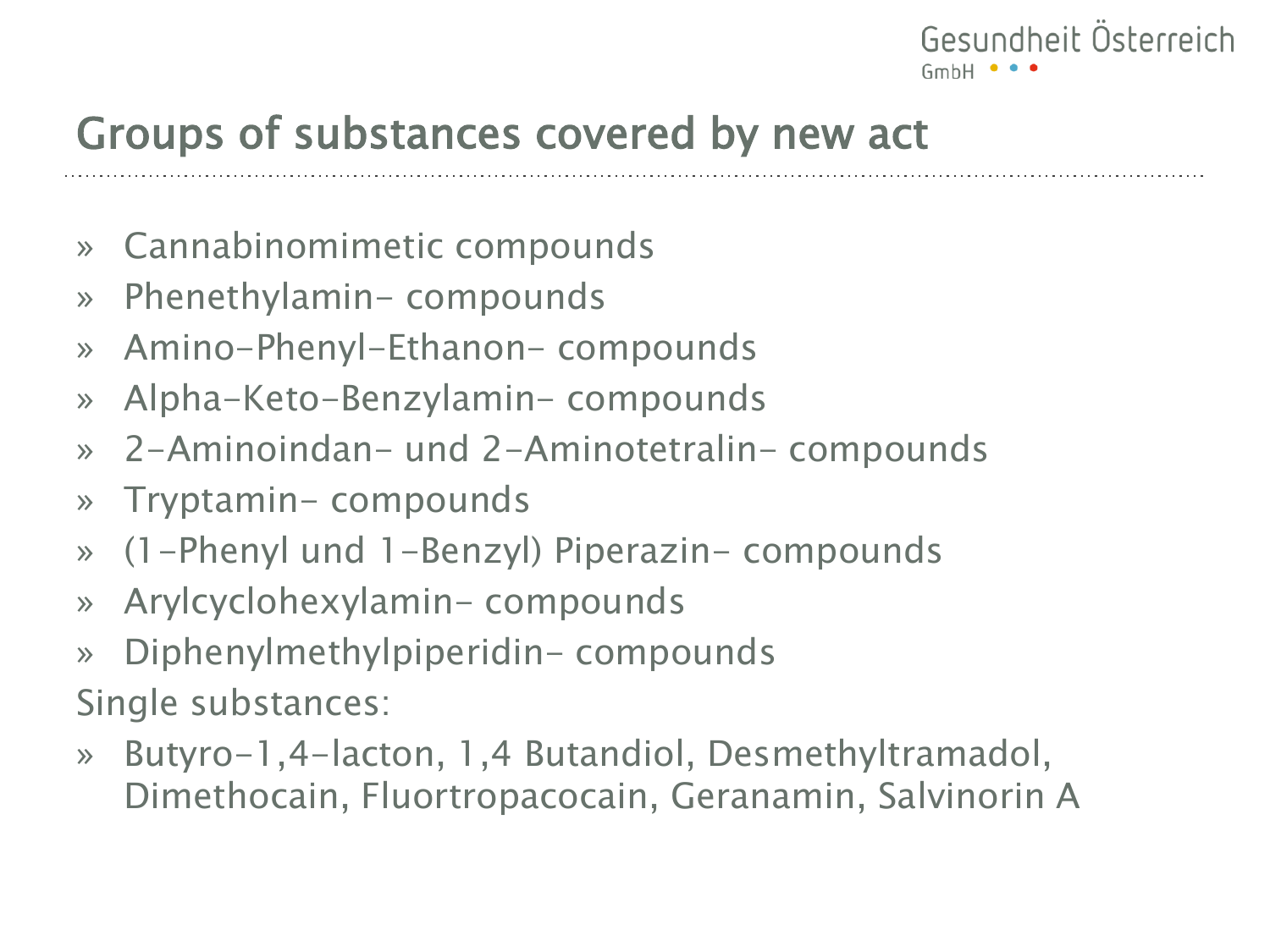# Panel 2-Austria-Tools and challenges of monitoring

Problem for prevalence estimates:

- » hidden population (problem for GPS, TDI)
- » unknown substances (problem for DRD)

Problems for hazard/risk assessment:

- » high quality data from checkit! (users and substances) and AGES (substances)
- » not so high quality of data from seizures
- » lack of qualitative studies on NPS use/ monitoring the "scene"
- » monitoring the internet requires "scene knowledge"
- » lack of scientific data on substances (hazards)
- » lack of information from emergency rooms outside Vienna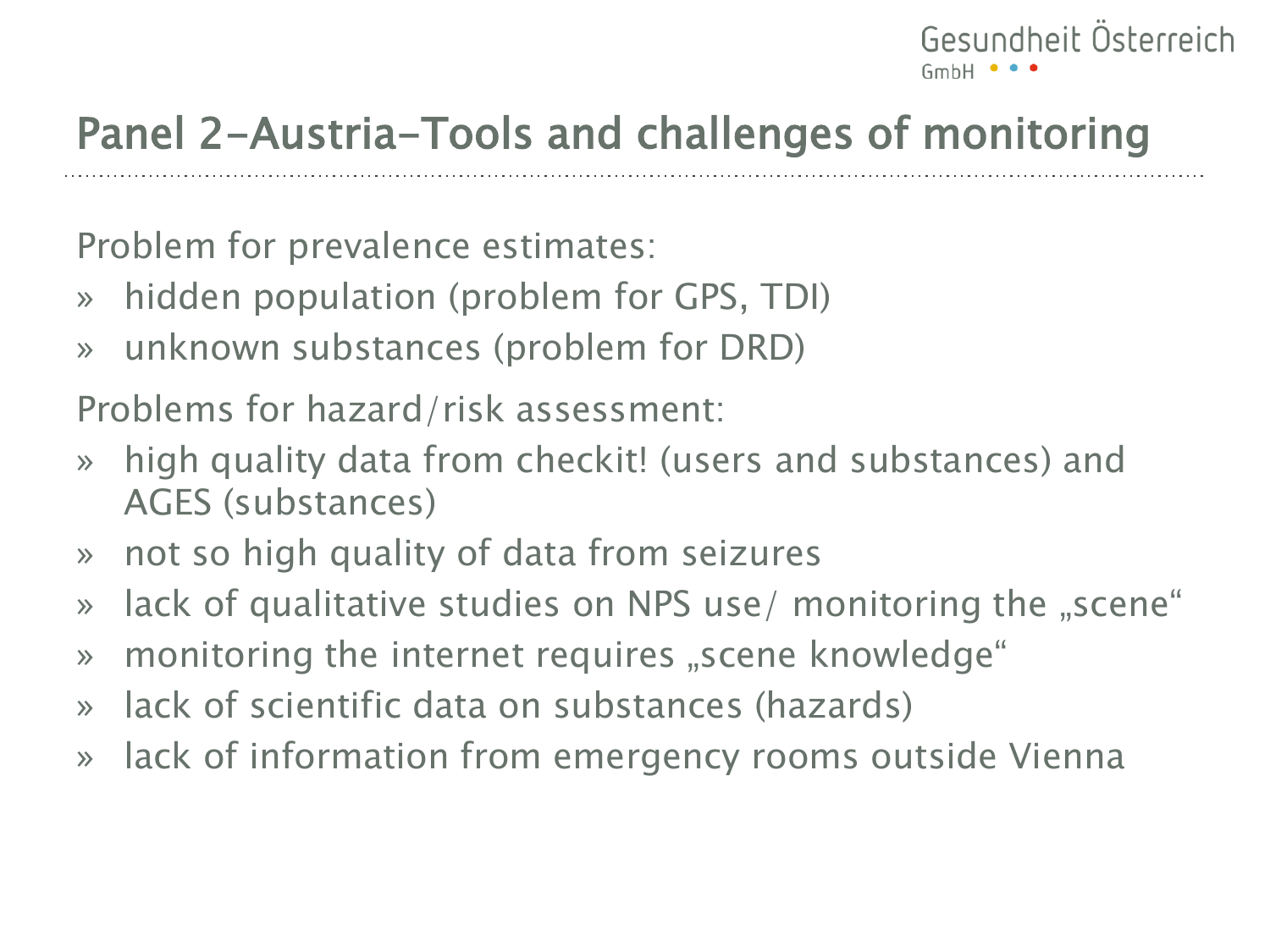# Panel 3-Austria-New approaches in monitoring and data collection

Gesundheit Österreich

Triangulation of information from:

- » EWS\_AT (checkit!, AGES, BMI, hospitals)
- » EDND
- » ReDNet project
- » TEDI project
- » Mapping the geographic spread of certain substances? (more than 100 NPS but only a few are widely spread)
- » Qualitative studies/ gaining "scene knowledge"
- » Observation of national TDI data